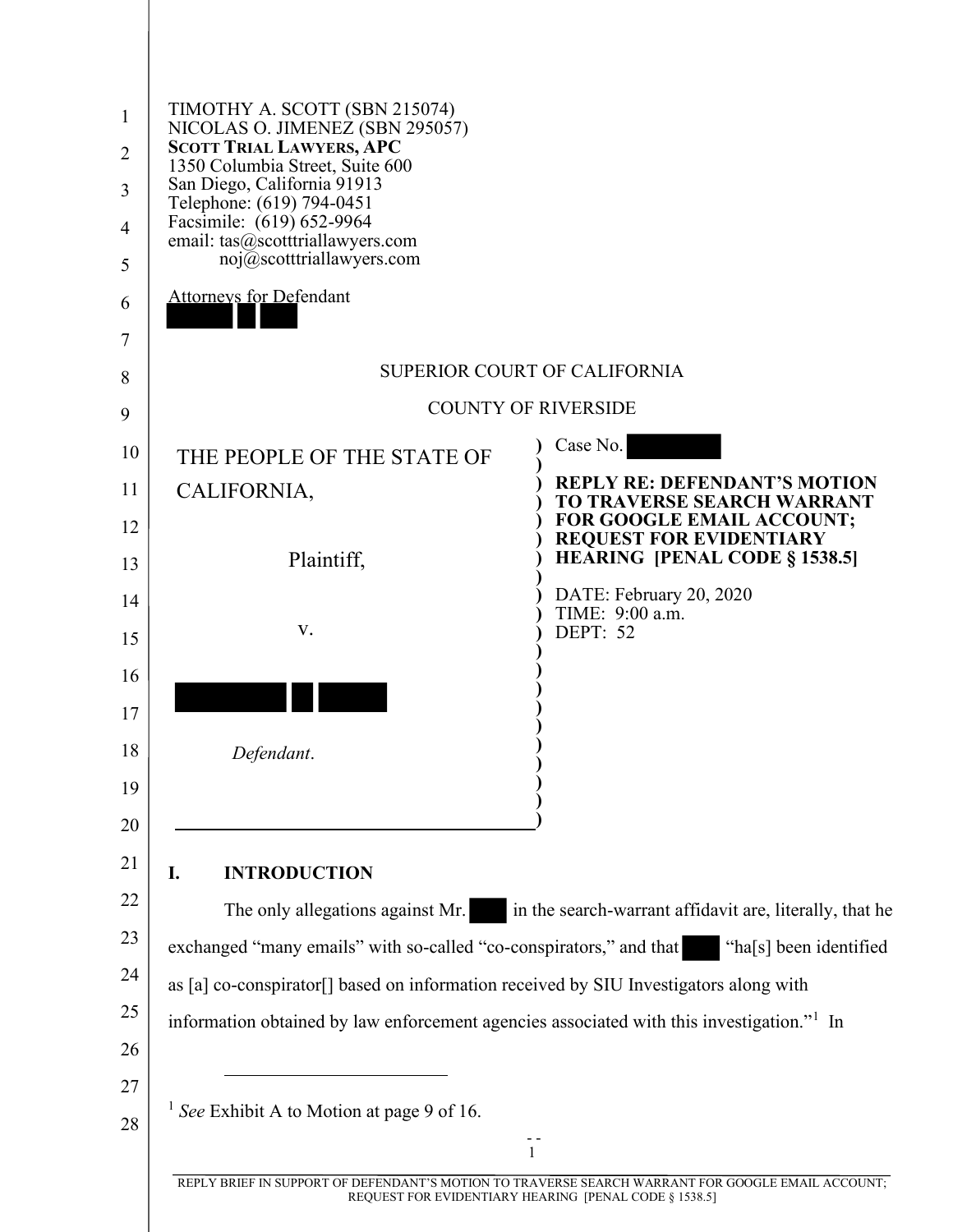| $\mathbf{1}$   | § 1538.5 motion, the People urge this Court to rely on supposed facts<br>response to Mr.                                                                                                      |
|----------------|-----------------------------------------------------------------------------------------------------------------------------------------------------------------------------------------------|
| $\overline{2}$ | from outside of the record. But the law forbids that. Courts may look only to the "four corners"                                                                                              |
| $\mathfrak{Z}$ | of the affidavit instead. <sup>2</sup> The People also seek help from the <i>Leon</i> good-faith doctrine. But no                                                                             |
| $\overline{4}$ | reasonable officer could honestly believe that this affidavit justified the seizure of all of Mr.                                                                                             |
| $\mathfrak{S}$ | private emails from 2015-2018. <sup>3</sup> Finally, the People demand that this Court sift through                                                                                           |
| 6              | the record to determine if and when the independent source doctrine applies. But avoiding the                                                                                                 |
| $\tau$         | exclusionary rule is the People's burden, <sup>4</sup> and it has not been met here—especially where the                                                                                      |
| 8              | People only reference <i>other</i> evidence that is different from the emails that ought to be                                                                                                |
| 9              | suppressed.                                                                                                                                                                                   |
| 10             | For all of these reasons, every email that the People have seized from Mr.<br>should be                                                                                                       |
| 11             | suppressed, as well as any additional fruit of the emails that the People would seek to introduce                                                                                             |
| 12             | at trial.                                                                                                                                                                                     |
| 13             |                                                                                                                                                                                               |
| 14             |                                                                                                                                                                                               |
| 15             |                                                                                                                                                                                               |
| 16             |                                                                                                                                                                                               |
| 17             |                                                                                                                                                                                               |
| 18             |                                                                                                                                                                                               |
| 19             |                                                                                                                                                                                               |
| 20             |                                                                                                                                                                                               |
| 21             | "That showing [probable cause] must appear in the affidavit offered in support of the<br>2                                                                                                    |
| 22             | warrant." People v. Clark (2014) 230 Cal.App.4th 490, 496-497. See also id. ("in reviewing the<br>sufficiency of the facts upon which the magistrate or judge based his or her probable cause |
| 23             | determination, we consider only the facts that appear within the 'four corners of the warrant<br>affidavit."") (emphasis provided).                                                           |
| 24             |                                                                                                                                                                                               |
| 25             | See People v. Gotfried (2003) 107 Cal.App.4th 254, 257 (holding that good faith<br>"requires officers to have a reasonable knowledge of what the law prohibits") (citing Leon, 468            |
| 26             | U.S. at 920, fn. 20).                                                                                                                                                                         |
| 27             | See In re Rudy F. (2004) 117 Cal.App.4th 1124, 1136 (holding that it is the People who                                                                                                        |
| 28             | "bear[] the burden of establishing that illegally seized evidence would have been obtained even<br>without the illegality.")<br>$\overline{c}$                                                |
|                | REPLY BRIEF IN SUPPORT OF DEFENDANT'S MOTION TO TRAVERSE SEARCH WARRANT FOR GOOGLE EMAIL ACCOUNT;                                                                                             |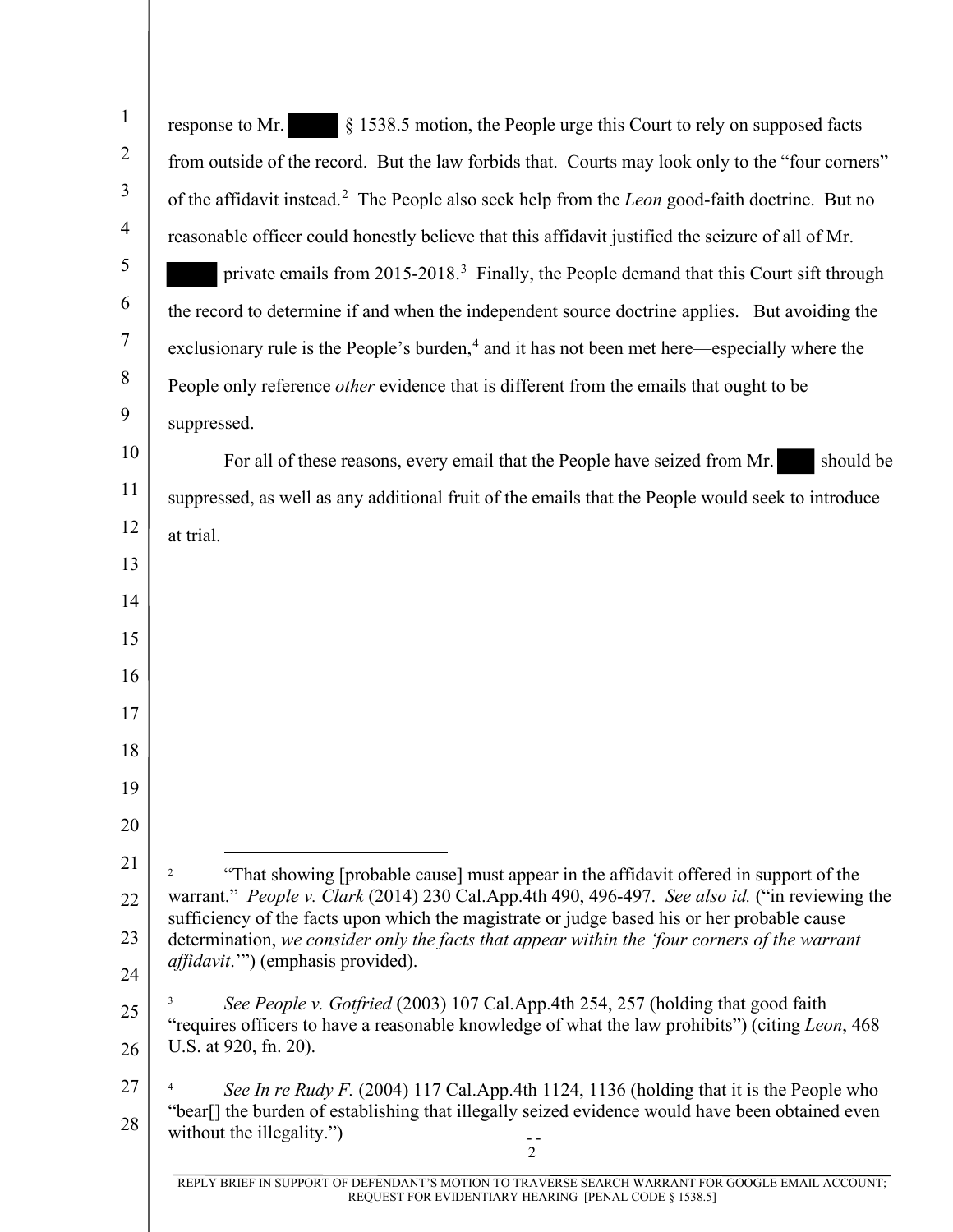- 1
- 2 3

4

5

6

7

8

9

## **II. ARGUMENT IN REPLY**

**A. The probable-cause analysis is limited to the "four corners" of the affidavit, and this affidavit does not establish probable cause.**

Mr. motion argued that the warrant affidavit failed to show probable cause, and that "[t]his probable-cause analysis, of course, must be limited to facts in the affidavit." Motion at 5 (quoting *People v. Frank* (1985) 38 Cal.3d 711, 729). The People respond that the "idea that this court may not consider relevant outside evidence is not as clear as it seems"; and it offers an interpretation of case law that it asserts "muddies what would otherwise be a clear rule." Opposition at 3. But the law is crystal clear; only the People's interpretation is muddy.

10 11 12 13 14 15 16 17 18 19 20 21 22 *Frank* squarely holds that all necessary facts must be stated in the affidavit, and that afterthe-fact justifications are forbidden. *Id.* at 729 ("[i]f the necessary facts are not stated in the affidavit, it comes too late for the prosecution to attempt to fill the gaps after the defendant's privacy has been invaded and his property seized"). The "muddying" phrase that the prosecutor references is not part of any holding. It is merely an analogy, from an entirely different context, stated to illustrate *Frank*'s holding. "If the necessary facts are not stated in the affidavit," the Court reasoned, "it comes too late for the prosecution to attempt to fill the gaps after the defendant's privacy has been invaded and his property seized, just as it cannot belatedly justify *a warrantless search* by facts of which the officer was unaware at the [time]." *Id.* But this analogy does not describe the facts here. This motion does not address a warrantless search. It is a warrant case where the People seek to backfill a deficient warrant with extrinsic evidence. The rule that applies is *Franks's* holding, not the analogy discussed in dicta. The People's argument is unpersuasive consequently.

- 23
- 24 25

26

27

The *Frank* rule remains black-letter law. *See People v. Hepner*, 21 Cal. App. 4th 761, 775-76 (1994) ("we recognize that a court cannot resort to facts outside the affidavit to determine whether it furnishes such reasonable cause" (citing *Frank* 38 Cal.3d at 729) (internal quotation marks omitted). "That showing must appear in the affidavit offered in support of the warrant." *People v. Clark* (2014) 230 Cal.App.4th 490, 496-497. *See also id.* ("in reviewing the

 $28$  -

3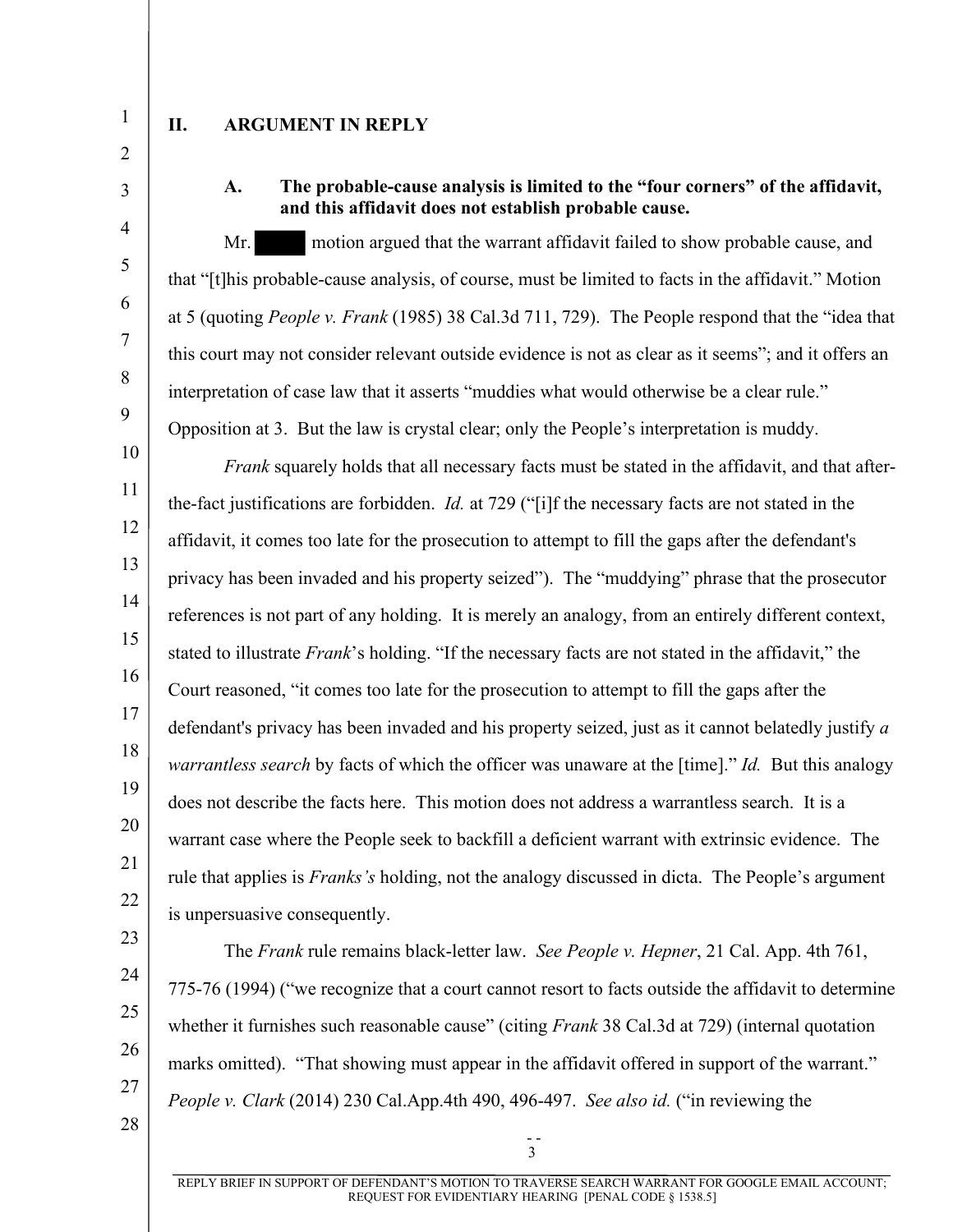sufficiency of the facts upon which the magistrate or judge based his or her probable cause determination, *we consider only the facts that appear within the 'four corners of the warrant affidavit*.'") (emphasis provided).<sup>5</sup>

3 4

21

22

23

1

2

5 6 7 8 9 10 11 12 13 14 15 16 17 Under this test, the affidavit does not come close to establishing probable cause. First, the affidavit lacks probable cause for *anyone*. It largely provides conclusions, not facts. And only the latter can establish probable cause: "[t]he affidavit must set forth more than the 'mere conclusion" of the affiant that the items sought are located on the premises to be searched. *Aguilar v. Texas* (1964) 378 U.S. 108, 113, *overruled on unrelated grounds by Illinois v. Gates* (1983) 462 U.S. 213, 238. "The affidavit must present the magistrate with *facts* indicating the *circumstances* underlying the affiant's belief in order that the magistrate may judge their persuasiveness for himself." *People v. Clark* (2014) 230 Cal.App.4th 490, 497 (emphasis provided) (citing *Giordenello v. United States* (1958) 357 U.S. 480, 486). "*Conclusions* of the affiant unsupported by *underlying facts* cannot be used to establish probable cause. … An affidavit must recite *underlying facts* so that the issuing judge can draw his or her own reasonable inferences and conclusions; it is these facts that form the central basis of the probable cause determination." *United States v. Underwood*, (9th Cir. 2013) 725 F.3d 1076, 1081 (emphasis provided).

18 19 20 This warrant is a classic example of conclusions substituting for facts. There is literally nothing to support the claim that Mr. was involved in a crime, or that evidence of the same would be found in his email. For all of these reasons, the warrant should be deemed invalid.

24 25 26 27  $28$   $-$ 5 Federal constitutional law is in accord. *See e.g. United States v. Rubio* (9th Cir. 1983) 727 F.2d 786, 795 ("facts upon which the magistrate bases his probable cause determination must appear within the four corners of the warrant affidavit"). *International Molders' & Allied Workers' Local Union No. 164 v. Nelson* (N.D.Cal. 1987) 674 F.Supp. 294, 296 ("whether a warrant is adequate and based on probable cause are questions to be decided on the face of the warrant and its supporting affidavit . . . . The warrant cannot be supported by outside or after-thefact information.") (internal citations omitted).

4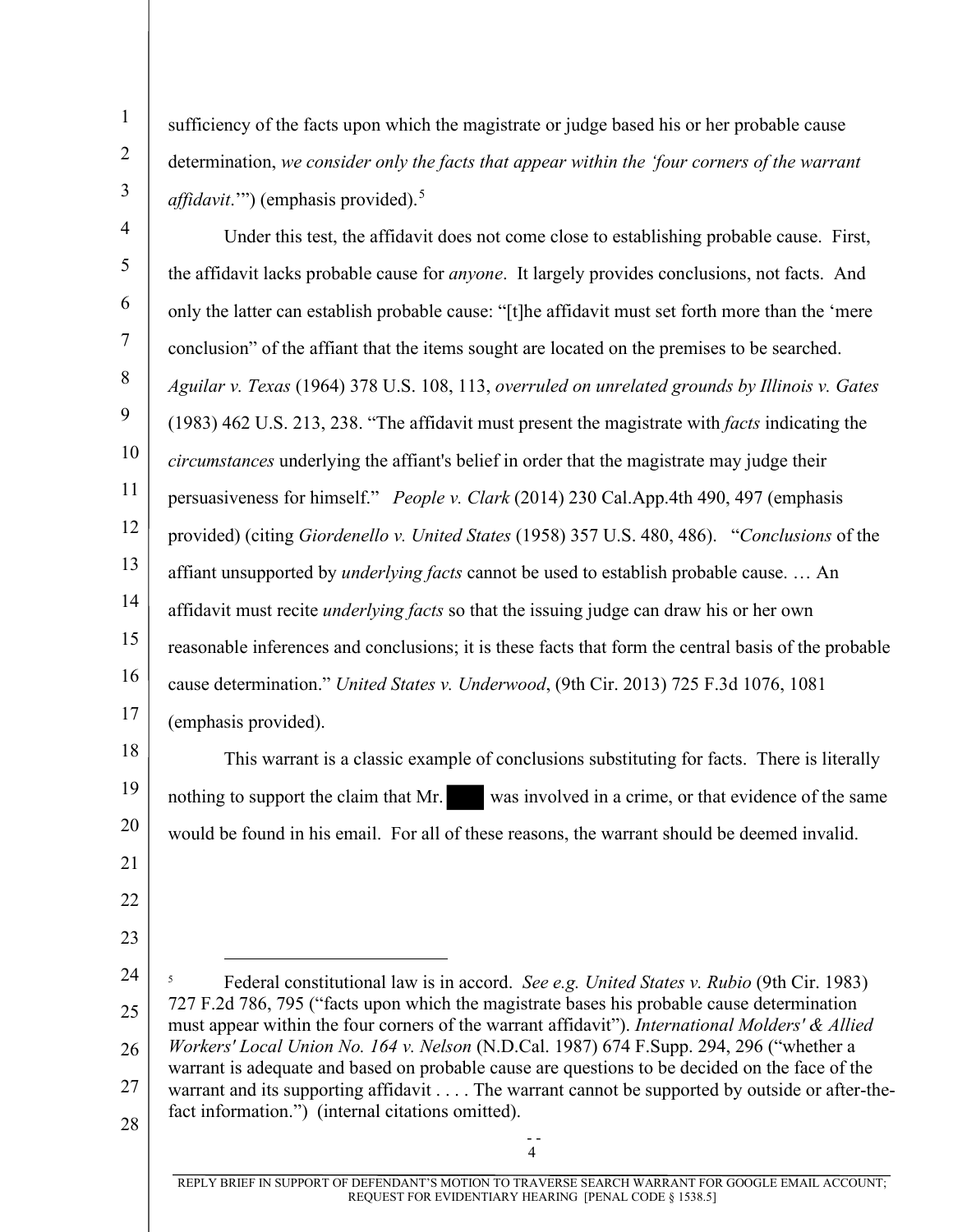1

2

6

## **B. By demanding every private communication, without limitation, from 2015-2018, the warrant was overbroad and violated the Constitution's particularity requirement.**

3 4 5 Rather than seeking specific evidence of a crime, this warrant authorized the seizure of "*all* account activity . . . *all* downloads, *all* received e-mails, texts or instant messages; *all* forwarded e-mails, *all* texts or instant messages; *all* sent e-mails, texts and instant messages; and/or *all* user created e-mails, texts, and instant messages for account . . .

7 8 9 10 11 12 13 14 15 16 17 gmail.com occurring between 10-08-2015 and 1-22-18." *See* Ex. A to Motions, at page 3 of 16 (emphasis provided). The warrant also permitted seizure of: "*Any* and *all* e-mail addresses, telephone numbers, IP addresses, or other identifying information involved with *any* access, or attempted access to this account during this time period"; "[c]onnection information for other computer [sic] to which the user of the above referenced accounts connected, *by any means*, during the connection period, including the destination IP address, connection date and time, disconnect date and time, method of connection to the destination computer, and *all* other information related to the connection of this ISP provider"; "*[a]ny other records* related to the above referenced Names and User Names;" and without any cause, "[d]ocumentation of *any* complaints made against the subscriber for inappropriate conduct while using Google gmail, if available." *Id.* (emphasis provided).

18 19 20 21 22 23 It is difficult to imagine how the scope of this seizure could be broader.<sup>6</sup> As argued in Mr. motion, this overbreadth violates the Fourth Amendment's particularity requirement. The People respond that broad language in a search warrant can be saved when a "qualifying clause" is included—for example, language limiting the seizure to "[documents] that evidence dealings in controlled substances," to "evidence, fruits and instrumentalities of the crime," and so forth. Opposition at 4.

- 24
- 25

<sup>26</sup>  27 28 | Constitution.  $\frac{1}{5}$ 6 The People's claim that the warrant does not call for seizure of videos and other items is both a curious non-sequitur, and directly contradicted by the expansive language of the warrant in any event. Similarly, the point that the police only seized and read *three years* worth of private communications, without any other limitations at all, is cold comfort under the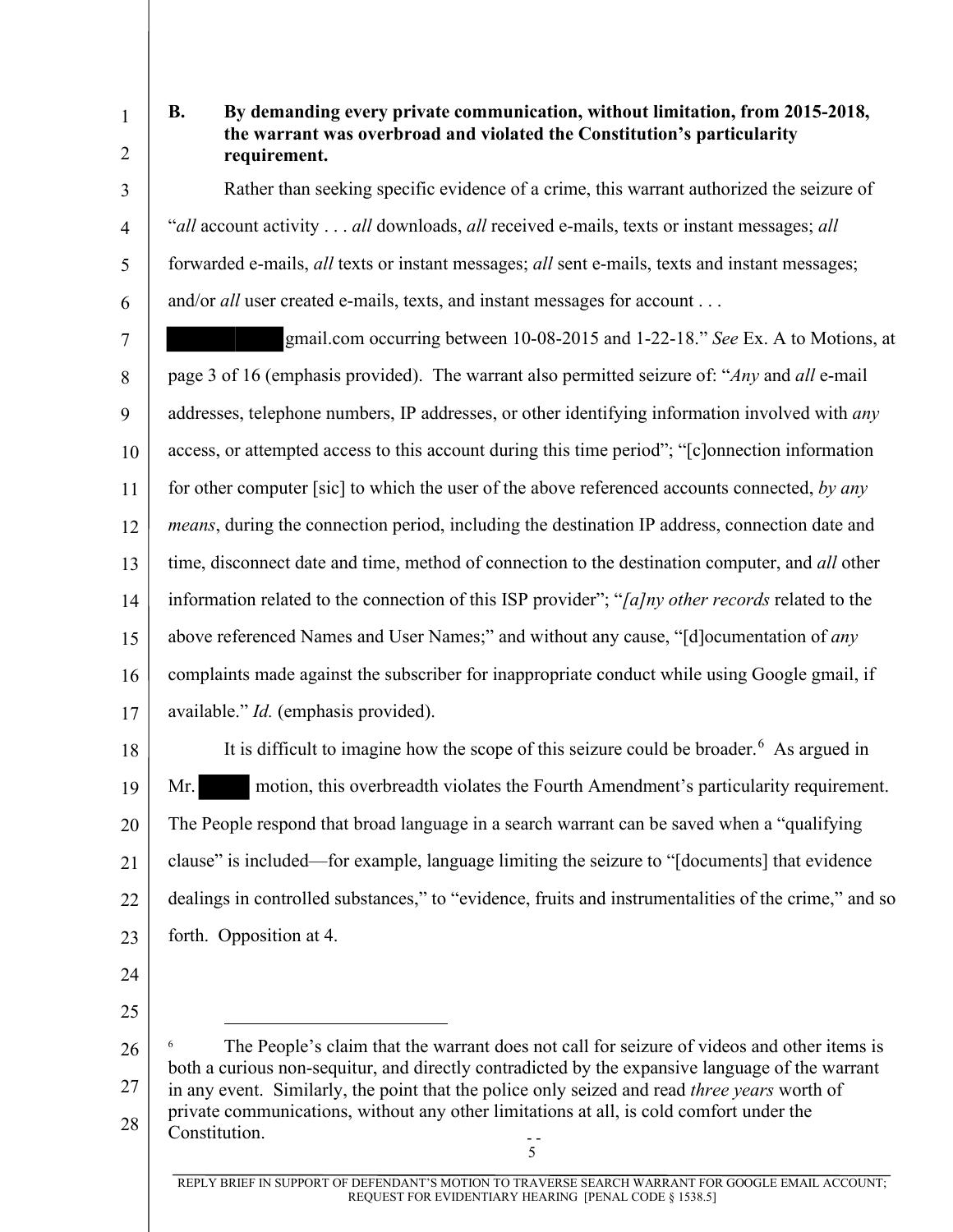1 But this warrant has nothing of the kind. Here is the relevant property to be seized:  $\overline{2}$ 3 FOR THE FOLLOWING PROPERTY: 4 1) All subscriber names, physical addresses, IP addresses or other identifying information regarding the 5 creator and possessor of: and 6 All subscriber e-mail, text message, or instant message account information for account  $2)$ and 7  $3)$ The exact date and time of the creation of account # to include the account creators internet 8 and j IP address used for the creation of this account. 9 Transcripts or copies of all account activity, including all downloads, all received e-mails, texts or instant messages; all forwarded e-mails, all texts or instant messages; all sent e-mails, texts and 10 instant messages; and/or all user created e-mails, texts, and instant messages for account # hne 11 occurring between 10-08-2015 and 01-22-18. Any and all e-mail addresses, telephone numbers, IP addresses, or other identifying information 4) 12 involved with any access, or attempted access to this account during this time period. This will include the sender's IP address along with all dates and times. Any and all email addresses, telephone numbers, IP addresses, or other identifying information  $5)$ 13 involved with any access, or attempted access to this account during this time period. This will include the sender's IP address along with all dates and times. 14  $6)$ Connection information for other computer to which the user of the above referenced accounts connected, by any means, during the connection period, including the destination IP address, 15 connection date and time, disconnect date and time, method of connection to the destination computer, and all other information related to the connection of this ISP provider. 16  $7)$ Any other records related to the above referenced Names and User Names, such as, correspondence, billing records, records of contact by any person or entity regarding the above referenced Name(s) and User Name(s), and any other subscriber information, referenced Name. 17 and any other Subscriber information, Subscriber's address(es), contact person(s), account opened date(s), Screen Name(s), /email address log(s), read mail, unread mail, sent mail, other 18 screen names/email address(es) assigned to the account, credit card/payment information and any identifying information which would tend to identify the person(s) subscribing for service, such 19 as dates of birth, social security numbers, credit card number(s), home and/or business address(es), and home and business telephone numbers. 20 Documentation of any complaints made against the subscriber for inappropriate conduct while using Google gmail, if available. 21 22 23 24 25 Search Warrant 26 Page 3 of 16 27 28 6

REPLY BRIEF IN SUPPORT OF DEFENDANT'S MOTION TO TRAVERSE SEARCH WARRANT FOR GOOGLE EMAIL ACCOUNT. REQUEST FOR EVIDENTIARY HEARING [PENAL CODE § 1538.5]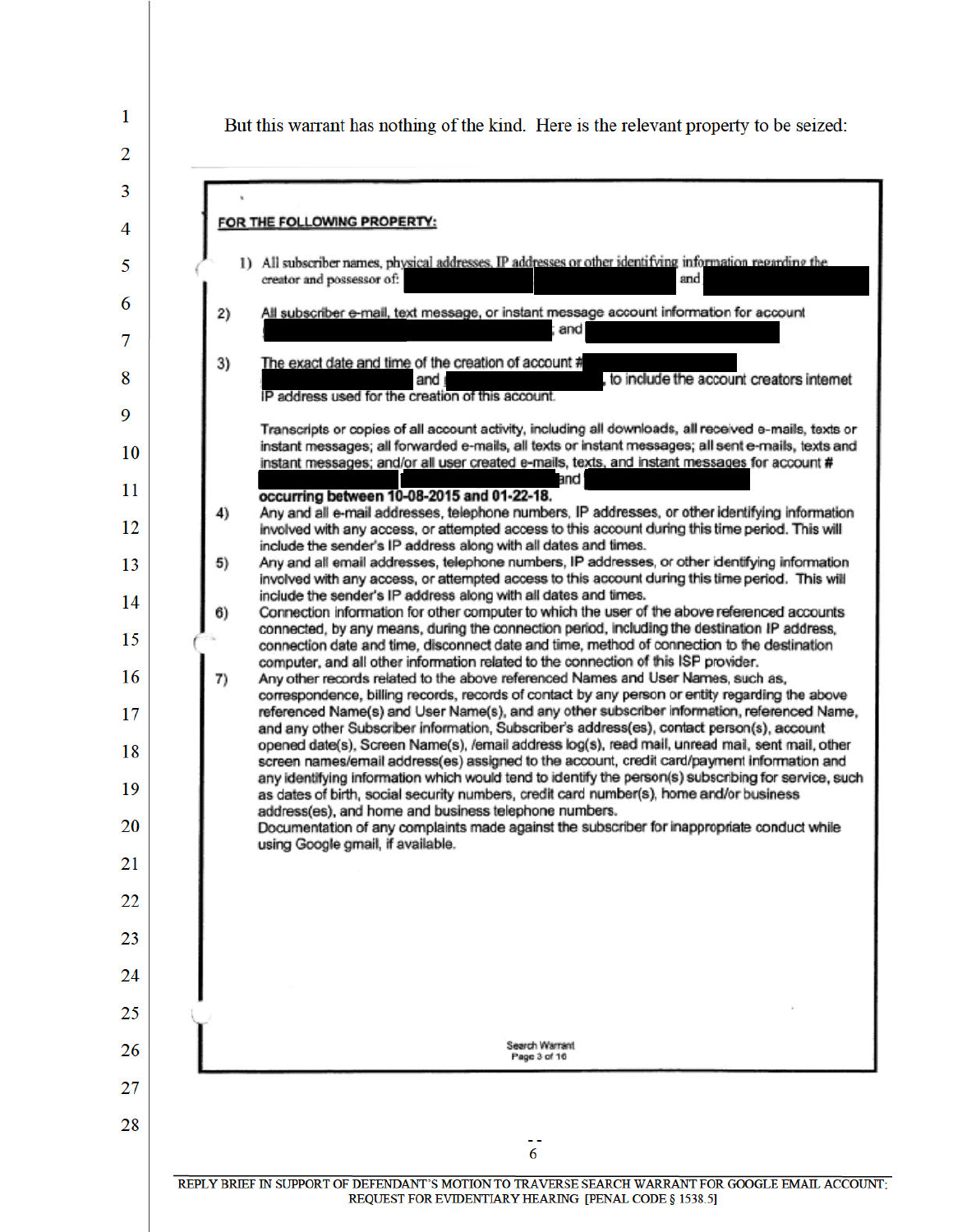| $\mathbf 1$    |                | Exhibit A to Motion, page 3 of 16.                                                                                                                                       |
|----------------|----------------|--------------------------------------------------------------------------------------------------------------------------------------------------------------------------|
| $\mathbf{2}$   |                | There is simply no qualifying language. No other portion of the warrant provides                                                                                         |
| 3              |                | limiting clauses either. The People are mistaken in suggesting otherwise. As a result, the                                                                               |
| $\overline{4}$ |                | warrant is overbroad, it lacks particularity, and it is invalid.                                                                                                         |
| 5              |                |                                                                                                                                                                          |
| 6<br>7         | $\mathbf{C}$ . | No well-trained officer could have believed that this warrant was valid, thus Leon<br>does not apply.                                                                    |
| 8              |                | The warrant's purported showing of probable cause as to<br>was:                                                                                                          |
| 9<br>10        |                | During the course of this investigation, Trujillo, Taylor, Franke, Moore,<br>and Miles,<br>have been identified as co-conspirators based on information received by SIU  |
| 11             |                | Investigators along with information obtained by law enforcement agencies associated<br>with this investigation.                                                         |
| 12             |                | Exhibit A to Motion at 9 of 16.                                                                                                                                          |
| 13             |                | Under Leon, good-faith does not apply in four scenarios: 1) when a warrant is "so lacking                                                                                |
| 14             |                | in indicia of probable cause as to render official belief in its existence entirely unreasonable"; 2)                                                                    |
| 15             |                | if a warrant is "so facially deficient -- i. e., in failing to particularize the place to be searched or                                                                 |
| 16             |                | the things to be seized -- that the executing officers cannot reasonably presume it to be valid"; 3)                                                                     |
| 17             |                | "if the magistrate or judge in issuing a warrant was misled by information in an affidavit that the                                                                      |
| 18             |                | affiant knew was false or would have known was false except for his reckless disregard of the                                                                            |
| 19             |                | truth"; or 4) "where the issuing magistrate wholly abandoned his judicial role" in the warrant                                                                           |
| 20             |                | process. United States v. Leon (1984) 468 U.S. 897, 923. All four circumstances exist here.                                                                              |
| 21             |                | In fact, a case that the People cite, People v. Gotfried (2003) 107 Cal.App.4th 254, 257,                                                                                |
| 22             |                | provides a helpful comparison. Gotffried involved a significantly stronger showing of probable                                                                           |
| 23             |                | cause, yet it still resulted in reversal for the erroneous application of the Leon doctrine. There,                                                                      |
| 24             |                | the police obtained a warrant to thermally image a suspect's house to detect a marijuana grow.                                                                           |
| 25             |                | The officer's probable cause statement included the following facts, among others:                                                                                       |
| 26             |                | On 9-23-98 your affiant received the following information from an anonymous<br>informant. He/She stated that Frederic [sic] Gotfried was growing marijuana at his place |
| 27             |                | of residence, that being 70450 Chadwick, space #21, Jolon Road, Lockwood in the<br>County of Monterey.                                                                   |
| 28             |                |                                                                                                                                                                          |
|                |                | $\overline{7}$                                                                                                                                                           |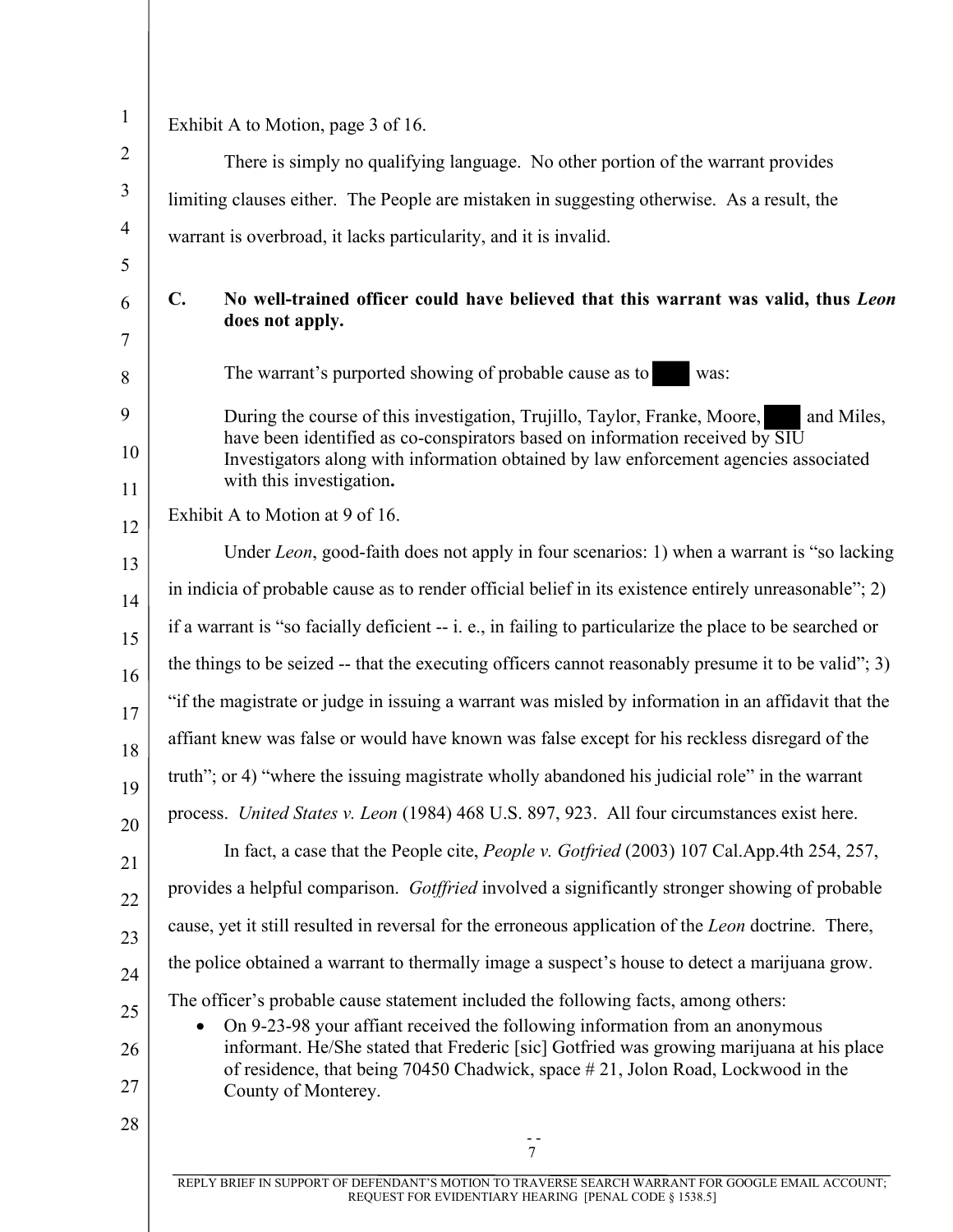| $\mathbf{1}$   | "He/She told affiant Frederic [sic] Gotfried has been growing marijuana for 3 to 4 years<br>in a room approximately 12 feet by 12 feet which is located to the rear of his trailer.    |
|----------------|----------------------------------------------------------------------------------------------------------------------------------------------------------------------------------------|
| $\overline{2}$ | Frederic [sic] Gotfried is growing 80 to 120 marijuana plants under four high pressure                                                                                                 |
| 3              | lights.<br>"He/She told affiant Frederic [sic] Gotfried moved to the remote area of Monterey                                                                                           |
| $\overline{4}$ | County to keep from being detected by aerial overflights with infrared cameras. He/She<br>stated Frederic [sic] Gotfried diverted the electricity prior to the meter, in order to keep |
| 5              | the high usage of electricity from being detected. He/She told affiant Frederic [sic]<br>Gotfried has been diverting electricity for over 3 years.                                     |
| 6              | "He/She told affiant Frederic [sic] Gotfried sells his marijuana for \$2,800 a pound to his<br>$\bullet$<br>clients in Santa Cruz.                                                     |
| 7              | "He/She told affiant Frederic [sic] Gotfried has been evicted from the trailer park, and                                                                                               |
| 8<br>9         | will be moving the marijuana cultivation operation to another location. He/She stated<br>Frederic [sic] Gotfried drives a Volvo with the California license number 399VNR, and a       |
| 10             | Ford Bronco with the California license number 3LQG447.<br>"9-23-98, 2200 hrs your affiant and Investigator Doug Dahmen drove to vicinity of                                           |
| 11             | 70450 Chadwick, Jolon Road, Lockwood at which time we were followed by a Ford<br>Bronco with the California license number 3LQG447 which drove to space #21 and                        |
| 12             | parked. While Investigator Doug Dahmen and affiant driving [sic] through the trailer<br>park, the driver of the Bronco confronted affiant and Investigator Doug Dahmen in front        |
| 13             | of space $#21$ , and questioned us as to our business at the trailer park. We explained we<br>were [looking] for a friend, he told us the subject we were looking for was no longer at |
| 14             | the trailer park and should leave due to the fact we were bothering the neighbors. The<br>driver matched the description given by the informant and that in the DMV records.           |
| 15             | "Prior to departing the area Investigator Doug Dahmen saw a Volvo with the California<br>$\bullet$<br>license plate number 399VNR parked next to the trailer at space $\# 21$ .        |
| 16             | "Your Affiant checked the criminal history for Frederic [sic] Gotfried through the                                                                                                     |
| 17             | Monterey County Sheriff's Department's record section and found no prior criminal<br>convictions.                                                                                      |
| 18             | "A driver's license check of Frederic [sic] Gotfried through the Department of Motor<br>Vehicles showed his address as being 2636 17th Avenue #159 Santa Cruz, with the                |
| 19             | above two vehicles registered to him at that address."                                                                                                                                 |
| 20             |                                                                                                                                                                                        |
| 21             | The trial court denied the motion to suppress. The Court of Appeal reversed. It first held                                                                                             |
| 22             | that because the anonymous tip was uncorroborated, probable cause was lacking. <i>Id.</i> at 263-64.                                                                                   |
| 23             | It further held that the Leon good-faith exception did not apply. Good faith "requires officers to                                                                                     |
| 24             | have a reasonable knowledge of what the law prohibits," the Court observed. <i>Id.</i> at 265 (citing                                                                                  |
| 25             | Leon, 468 U.S. at 920, fn. 20). "Any rookie officer knows uncorroborated, unknown tipsters                                                                                             |
| 26             | cannot provide probable cause for an arrest or search warrant." Id.                                                                                                                    |
| 27             | Here, the same rookie officer would also know that the conclusory claim that a person "is a                                                                                            |
| 28             | co-conspirator" and "exchanged emails" with someone does not even begin to establish probable<br>$8\,$                                                                                 |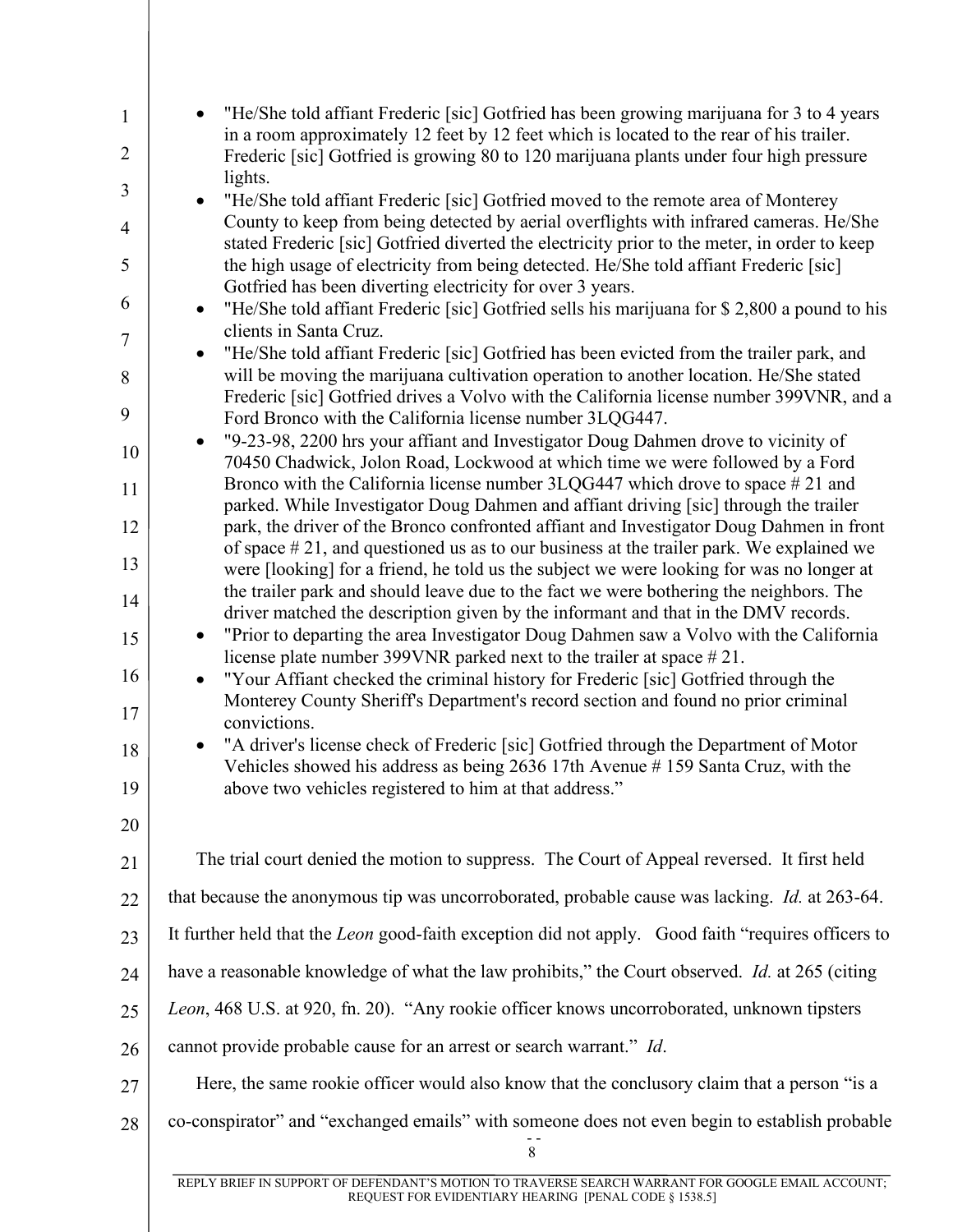| $\mathbf{1}$   | cause. Indeed, "[t]he requirement that, 'no warrants shall issue, but upon probable cause,' has                                                                                                  |
|----------------|--------------------------------------------------------------------------------------------------------------------------------------------------------------------------------------------------|
| $\overline{2}$ | been the law of this land since at least 1791, when the first 10 amendments to the United States                                                                                                 |
| $\mathfrak{Z}$ | Constitution were ratified." <i>Id.</i> at 266 (quoting U.S. Const., 4th Amend.) And contrary to the                                                                                             |
| $\overline{4}$ | People's suggestions, what the officer may have known but failed to include in the affidavit does                                                                                                |
| 5              | not change the Leon analysis. See e.g. People v. Johnson (1990) 220 Cal.App.3d 742, 750                                                                                                          |
| 6              | (reversing for erroneous reliance on <i>Leon</i> when officer failed to corroborate tipster's veracity);                                                                                         |
| $\overline{7}$ | People v. Maestas (1988) 204 Cal.App.3d 1208, 1221 (reversing conviction where "the record in                                                                                                    |
| 8              | this case strongly suggests that a well-trained police officer would have known that the affidavit                                                                                               |
| 9              | in question failed to establish probable cause."). <sup>7</sup>                                                                                                                                  |
| 10             | For all of these reasons, the exclusion of evidence should result.                                                                                                                               |
| 11             |                                                                                                                                                                                                  |
| 12             | The People bear the burden of proof as to the independent source doctrine, and they<br>D.<br>fail to meet that burden.                                                                           |
| 13             | The People claim that "if the court intends to grant the motion it must first examine each                                                                                                       |
| 14             | individual message to ensure that the People did not obtain the same evidence from another                                                                                                       |
| 15             | source." People's Opposition at 10.8                                                                                                                                                             |
| 16             | The People have it exactly backwards. It is not the Court's job to find an <i>absence</i> of                                                                                                     |
| 17             | independent sources. It is not the defendant's burden either. Indeed, "it is respondent, not [the                                                                                                |
| 18             | defendant], that bears the burden of establishing that illegally seized evidence would have been                                                                                                 |
| 19             | obtained even without the illegality." In re Rudy F. (2004) 117 Cal.App.4th 1124, 1136. See                                                                                                      |
| 20             |                                                                                                                                                                                                  |
| 21             | 7<br>For this reason, the People's claim that the affiant knew some other judges had issued                                                                                                      |
| 22             | warrants in the same investigation is another non-sequitur. The facts of those warrants were not<br>described or incorporated into this affidavit, and there is no showing that they established |
| 23             | in any event. The only question here is whether a reasonable<br>probable cause as to Mr.<br>officer could have honestly believed that <i>this</i> warrant and affidavit was lawful as to Mr.     |
| 24             | email account. The answer on this record is clearly no.                                                                                                                                          |
| 25             | It is unclear if this is an actual argument that the People are making in this matter, or if<br>8                                                                                                |
| 26             | this section is simply part of a boilerplate response to any suppression motion. See e.g.<br>Opposition at 9 ("Thus, consent to a search, if sufficiently an act of free will, may purge the     |
| 27             | primary taint of the illegality.") (citing People v. Jaquez, (1985) 163 Cal.App.3d 918, 933.)<br>There is no suggestion that Mr. ever consented to the search of his email account, so this      |
| 28             | argument appears misplaced.<br>9                                                                                                                                                                 |
|                | REPLY BRIEF IN SUPPORT OF DEFENDANT'S MOTION TO TRAVERSE SEARCH WARRANT FOR GOOGLE EMAIL ACCOUNT;                                                                                                |

REQUEST FOR EVIDENTIARY HEARING [PENAL CODE § 1538.5]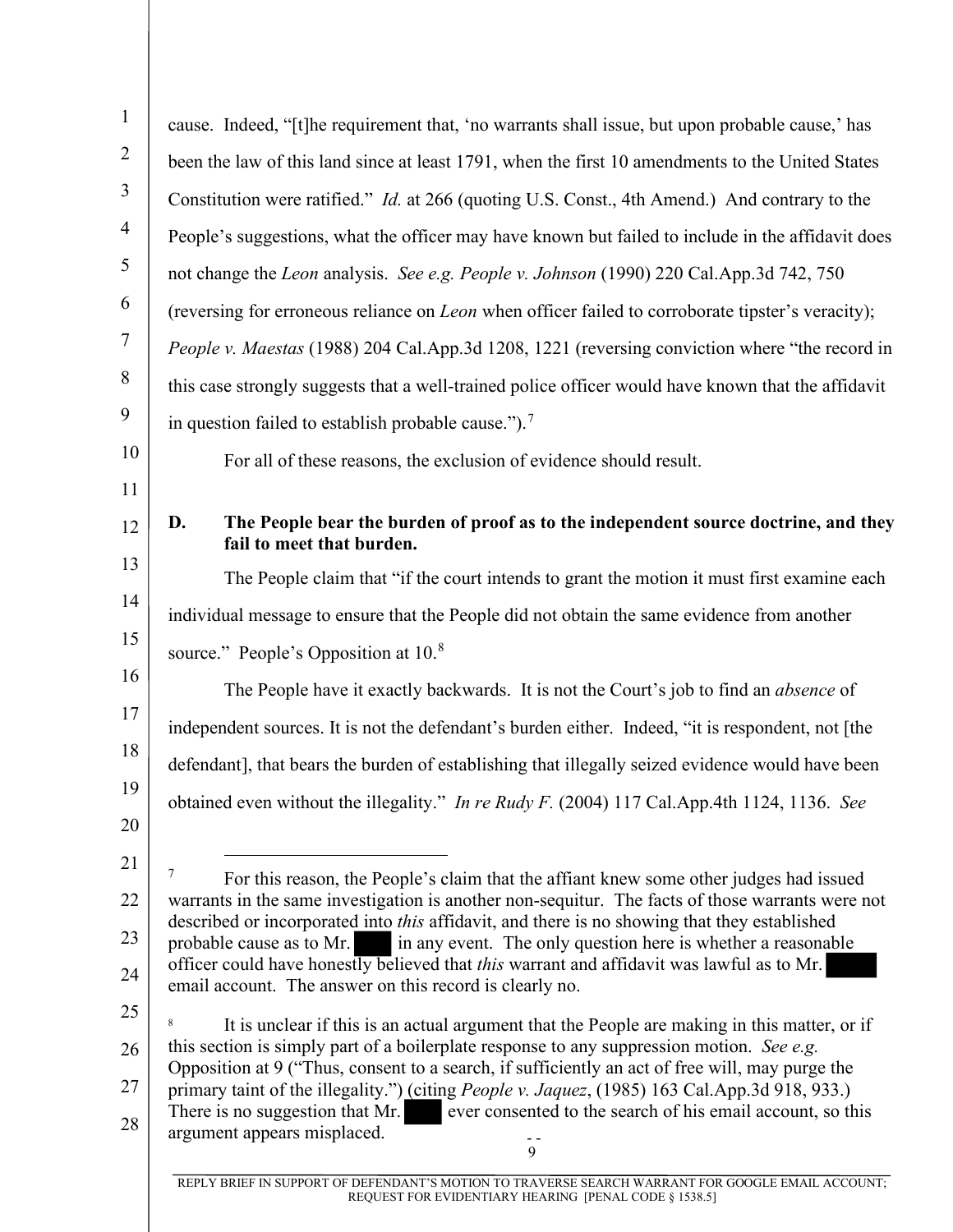*also Murray v. United States* (1988) 487 U.S. 533, 540 (describing the government's "onerous burden of convincing a trial court that no information gained from the illegal entry affected either the law enforcement officers' decision to seek a warrant or the magistrate's decision to grant it."); *People v. Superior Court (Corbett)* (2017) 8 Cal.App.5th 670, 682 (same, quoting *Murray*).

8 9 10 11 12 13 14 Importantly, out of the tens of thousands of emails seized, the People suggest that only 12 can be saved by the independent source rule. *See* Opposition at 10. But even for those 12 emails, the People seem to misunderstand the law. The People do not identify how, when, or why the same emails were found elsewhere, nor show that the discovery was untainted by their illegality. Instead, the People largely cite *distinct* exhibits *or oral testimony*, as if other facts in the case somehow saves illegally seized email. *See id.* That simply is not how the independent source rule works. The emails must be suppressed unless the People can demonstrate that the *same emails* were found somewhere else, independent of any illegality. Because they have not done so, all emails should be suppressed.

- 15
- 16

## **III. CONCLUSION**

17 18 19 20 21 22 23 DDA Murray told the Grand Jury that "was the money guy  $\dots$  his main job was paying Uwaydah's bills and moving the money through this very complex system of companies in order to disguise where it came from and where it went. He was also instrumental in setting up a lot of the companies that we're going to be talking about. You're going to see his name all over secretary of state documents, all over government applications. His fingerprints are going to be on almost everything, and he's in constant communication with Uwaydah. *How do we know that? We have his emails."* Grand Jury Transcripts at 39.

24 25 26 27 They *did* have his emails, but they trampled the Constitution to get them. The warrant wholly lacked probable cause; it permitted the mass seizure of Mr. private communications over a period of years, without regard to which evidence might actually show a

 $28$  -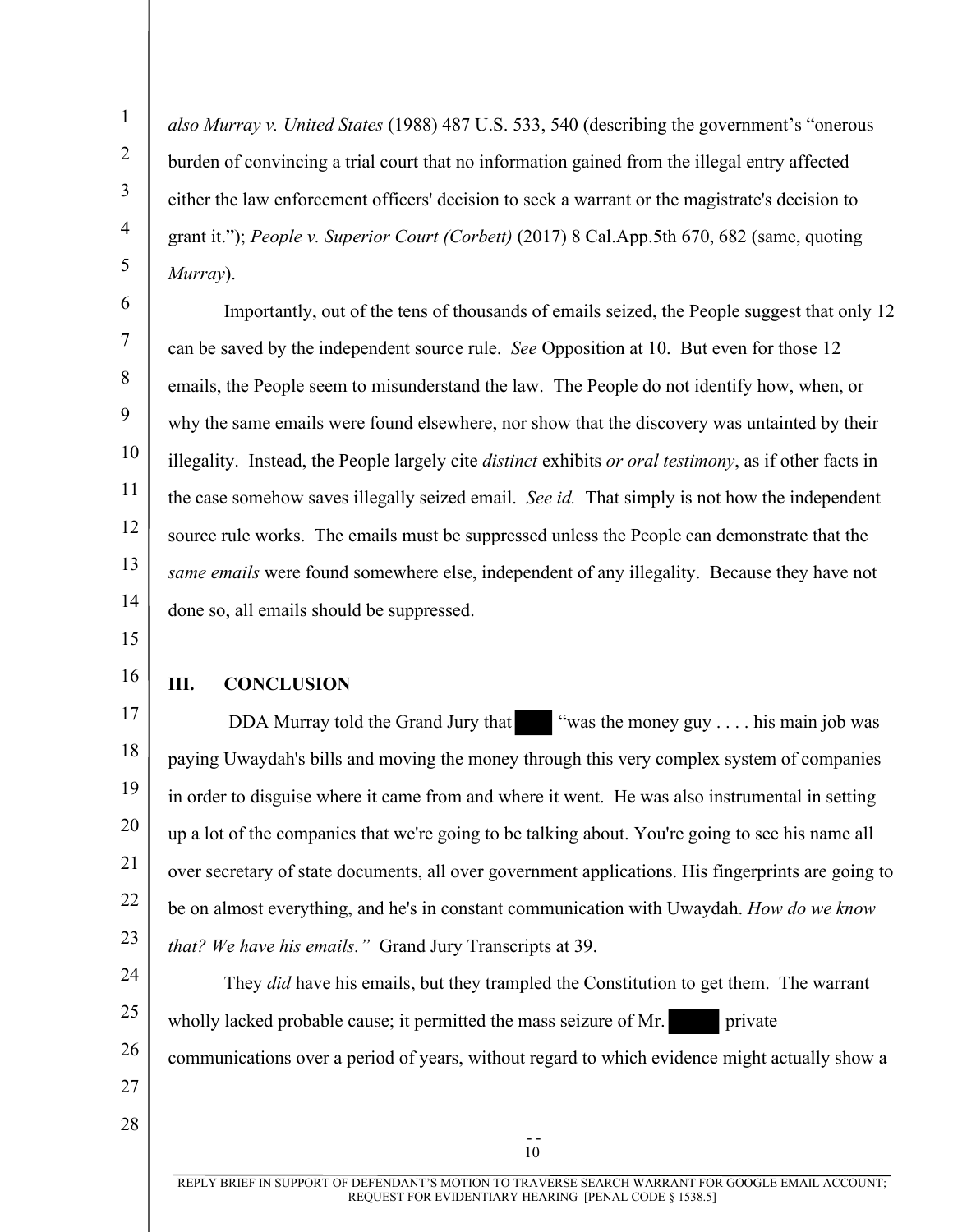| $\mathbf{I}$   | crime; it was so deficient on its face that no officer could have relied upon it in good faith; and                                                        |  |  |  |
|----------------|------------------------------------------------------------------------------------------------------------------------------------------------------------|--|--|--|
| $\overline{2}$ | the People have not shown an independent source for any of them.                                                                                           |  |  |  |
| 3              | For all of these reasons, the Court should traverse the warrant that permitted the search                                                                  |  |  |  |
| $\overline{4}$ | and seizure of the account<br>, and preclude the People from using any of                                                                                  |  |  |  |
| 5              | the seized emails or their fruit at trial.                                                                                                                 |  |  |  |
| 6              |                                                                                                                                                            |  |  |  |
| 7              |                                                                                                                                                            |  |  |  |
| 8              | Respectfully Submitted.                                                                                                                                    |  |  |  |
| 9              |                                                                                                                                                            |  |  |  |
| 10             | <b>SCOTT TRIAL LAWYERS, APC</b>                                                                                                                            |  |  |  |
| 11             |                                                                                                                                                            |  |  |  |
| 12             | BY:<br>DATED: February 14, 2020<br><b>Timothy A. Scott</b>                                                                                                 |  |  |  |
| 13             | <b>Attorneys for Defendant</b>                                                                                                                             |  |  |  |
| 14             |                                                                                                                                                            |  |  |  |
| 15             |                                                                                                                                                            |  |  |  |
| 16             |                                                                                                                                                            |  |  |  |
| 17             |                                                                                                                                                            |  |  |  |
| 18             |                                                                                                                                                            |  |  |  |
| 19             |                                                                                                                                                            |  |  |  |
| 20             |                                                                                                                                                            |  |  |  |
| 21             |                                                                                                                                                            |  |  |  |
| 22             |                                                                                                                                                            |  |  |  |
| 23             |                                                                                                                                                            |  |  |  |
| 24             |                                                                                                                                                            |  |  |  |
| 25             |                                                                                                                                                            |  |  |  |
| 26             |                                                                                                                                                            |  |  |  |
| 27             |                                                                                                                                                            |  |  |  |
| 28             |                                                                                                                                                            |  |  |  |
|                | 11                                                                                                                                                         |  |  |  |
|                | REPLY BRIEF IN SUPPORT OF DEFENDANT'S MOTION TO TRAVERSE SEARCH WARRANT FOR GOOGLE EMAIL ACCOUNT;<br>REQUEST FOR EVIDENTIARY HEARING [PENAL CODE § 1538.5] |  |  |  |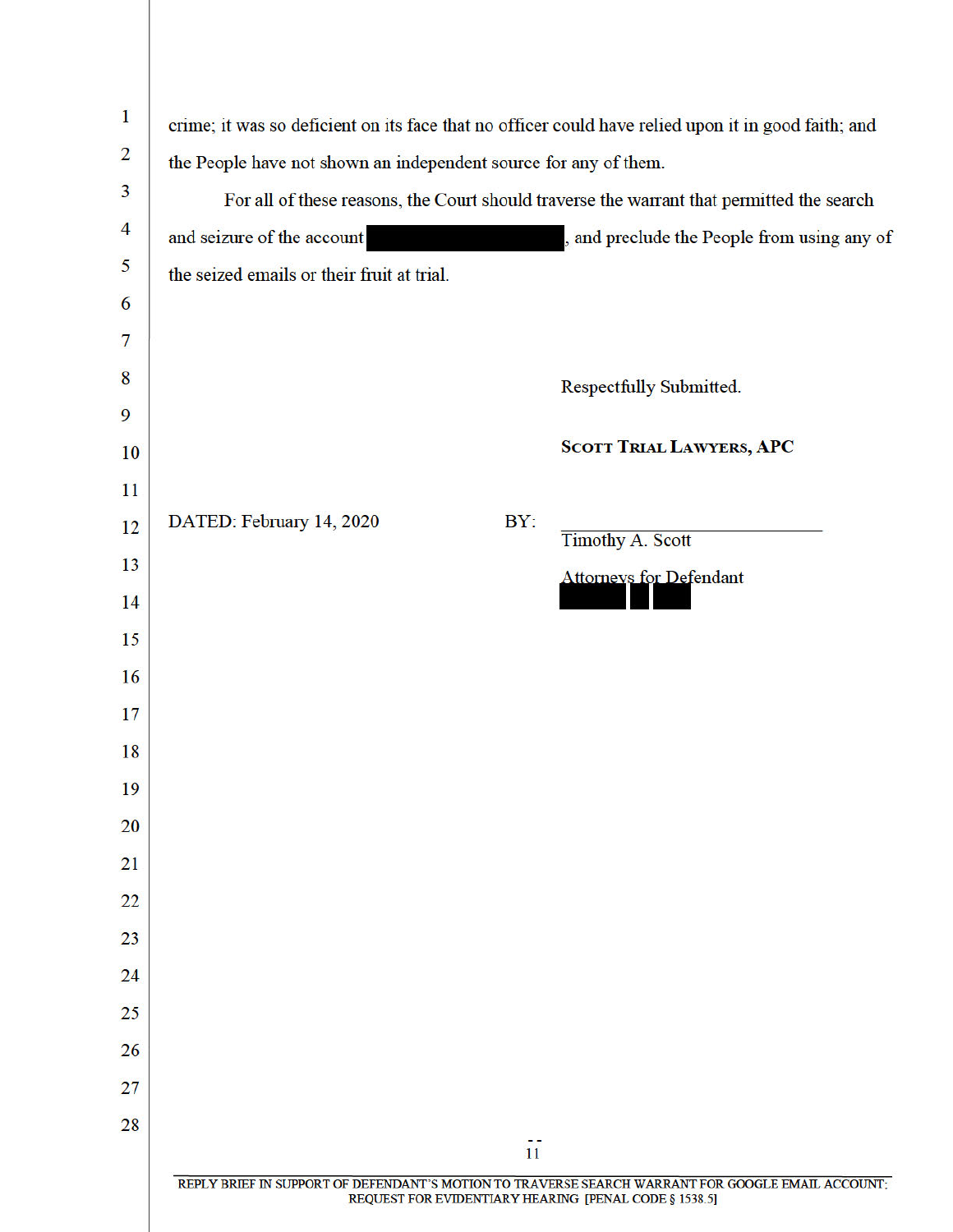|                                                                                                                                                                                      |                                          | SUPERIOR COURT OF CALIFORNIA                                                                                                       |
|--------------------------------------------------------------------------------------------------------------------------------------------------------------------------------------|------------------------------------------|------------------------------------------------------------------------------------------------------------------------------------|
| <b>COUNTY OF RIVERSIDE</b>                                                                                                                                                           |                                          |                                                                                                                                    |
| The People of the State of California                                                                                                                                                |                                          |                                                                                                                                    |
|                                                                                                                                                                                      |                                          | v.                                                                                                                                 |
|                                                                                                                                                                                      |                                          | Munir Uwaydah, Shannon Devane, akaShannon Moore, aka Shannon Devane-Moore,                                                         |
|                                                                                                                                                                                      |                                          | and Janek Hunt.                                                                                                                    |
| <b>CASE NUMBER:</b>                                                                                                                                                                  |                                          |                                                                                                                                    |
| <b>PROOF OF SERVICE</b>                                                                                                                                                              |                                          |                                                                                                                                    |
|                                                                                                                                                                                      |                                          |                                                                                                                                    |
| I am employed in San Diego County. I am over the age of 18 and not a party to this<br>action. My business address is 1350 Columbia Street, Suite 600 San Diego, California 92101. On |                                          |                                                                                                                                    |
|                                                                                                                                                                                      | today's date, I served a copy of:        |                                                                                                                                    |
|                                                                                                                                                                                      |                                          |                                                                                                                                    |
|                                                                                                                                                                                      |                                          | <b>REPLY RE: DEFENDANT'S MOTION TO TRAVERSE SEARCH WARRANT FOR</b><br>GOOGLE EMAIL ACCOUNT; REQUEST FOR EVIDENTIARY HEARING [PENAL |
| <b>CODE § 1538.5</b>                                                                                                                                                                 |                                          |                                                                                                                                    |
| by placing the original $(x)$ a true copy $( )$ thereof enclosed in a sealed envelope addressed<br>(X)<br>as follows:                                                                |                                          |                                                                                                                                    |
| <b>Court Clerk</b>                                                                                                                                                                   | Riverside Superior Court - Department 52 | Marlene Acuna,<br>Telephone: (951) 777-3655,                                                                                       |
|                                                                                                                                                                                      |                                          |                                                                                                                                    |
|                                                                                                                                                                                      |                                          |                                                                                                                                    |
|                                                                                                                                                                                      | Attorneys for Plaintiff,                 | Marlene.Acuna@riverside.courts.ca.gov<br>W.<br>Murray                                                                              |
|                                                                                                                                                                                      | People of the State of California        | <b>Deputy District Attorney</b>                                                                                                    |
|                                                                                                                                                                                      |                                          | OFFICE OF THE DISTRICT ATTORNEY<br><b>COUNTY OF RIVERSIDE</b>                                                                      |
|                                                                                                                                                                                      |                                          | 3960 Orange Street,                                                                                                                |
|                                                                                                                                                                                      |                                          | Riverside, CA 92501                                                                                                                |
|                                                                                                                                                                                      |                                          | Telephone; (951) 955-5400<br>rivcoda.org                                                                                           |
|                                                                                                                                                                                      |                                          | Natalie Lough                                                                                                                      |
|                                                                                                                                                                                      |                                          | NLough@rivcoda.org<br><b>Kirsten Allison</b>                                                                                       |
|                                                                                                                                                                                      |                                          | KristenAllison@rivcoda.org                                                                                                         |
|                                                                                                                                                                                      | Attorneys for Defendant,                 | Winston Kevin McKesson, Esq                                                                                                        |
| <b>Janek Hunt</b>                                                                                                                                                                    |                                          | Law Offices of Winston Kevin Mckesson                                                                                              |
|                                                                                                                                                                                      |                                          | 6080 Center Drive, Suite No. 652<br>Los Angeles, CA 90045                                                                          |
|                                                                                                                                                                                      |                                          | Telephone: (310) 242-5889                                                                                                          |
|                                                                                                                                                                                      |                                          | Facsimile: (310) 242-5890<br>Winstonkevinmckesson0331@gmail.com                                                                    |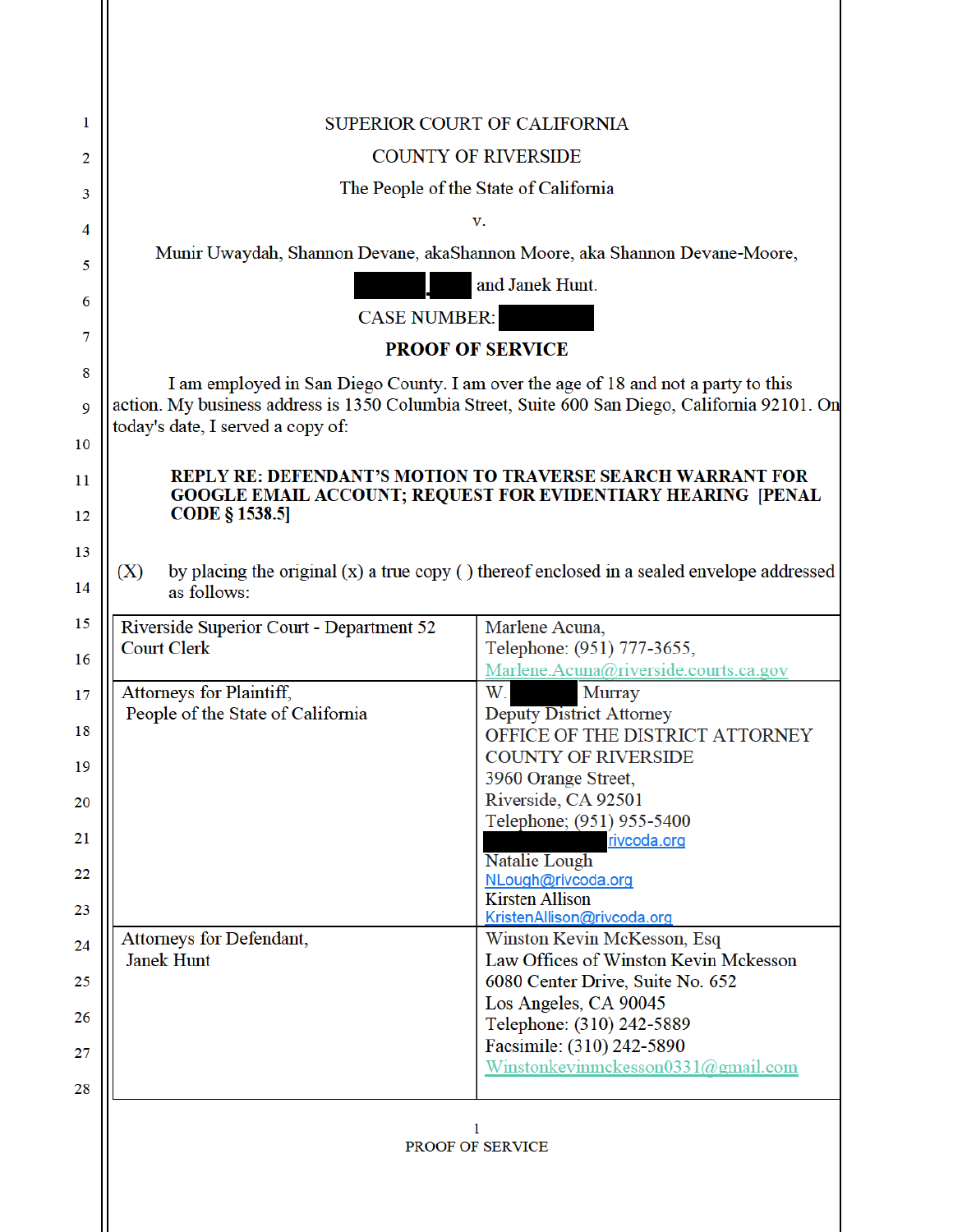|                          | Becky S. James, Esq.            |
|--------------------------|---------------------------------|
|                          | Jaya C. Gupta, Esq              |
|                          | <b>JAMES &amp; ASSOCIATES</b>   |
|                          | 23564 Calabasas Road, Suite 201 |
|                          | Calabasas, CA 91302             |
|                          | Telephone; (310) 492-5104       |
|                          | Facsimile (888) 711-7103        |
|                          | $b$ james $(a)$ jamesaa.com     |
|                          | $J$ gupta $(a)$ jamesaa.com     |
| Attorneys for Defendant, | Anthony E. Colombo, Jr.         |
| <b>Shannon Devane</b>    | LAW OFFICES OF ANTHONY E.       |
|                          | <b>COLUMBO JR.</b>              |
|                          | 105 West F Street,              |
|                          | San Diego, CA 92101             |
|                          | Telephone: (619) 236-1704       |
|                          | ANTHONYCOLOMBOLEGAL@GMAIL.com   |

11

12

13

14

15

16

17

18

19

20

21

22

26

27

28

**BY U.S. MAIL:** I deposited such envelopes in the mail at San Diego, California. The envelope was mailed with postage thereon fully I am readily familiar with Scott Trial Lawyers APC's practice of collection and processing correspondence for mailing. Under that practice, documents are deposited with the United States Postal Service on the same day which is stated in the proof of service, with postage fully prepaid at San Diego, California in the ordinary course of business. I am aware that on motion of party served, service is presumed invalid if the postal cancellation date or postage meter date is more than one day after the date stated in this proof of service.

( ) **BY CERTIFIED U.S. MAIL, RETURN RECEIPT REQUESTED:** I deposited such envelopes in the mail at San Diego, California. The envelopes were marked Certified with return receipt attached and mailed with postage thereon fully I am readily familiar with Scott Trial Lawyers APC's practice of collection and processing correspondence for mailing. Under that practice, documents are deposited with the United States Postal Service on the same day which is stated in the proof of service, with postage fully prepaid at San Diego, California in the ordinary course of business. I am aware that on motion of party served, service is presumed invalid if the postal cancellation date or postage meter date is more than one day after the date stated in this proof of service.

23 24 25 ( X ) **BY ELECTRONIC MAIL (E-MAIL**) served and transmitted via electronic to the electronic notification address of the party as indicated above on this Proof of Service, pursuant to California Rules of Court, Rule 2.251 and Code of Civil Procedure Section 1010.6. The documents were served electronically, and the transmission was reported without error.

( ) **BY FACSIMILE**: I caused the above-referenced document to be transmitted via facsimile to the pmties as listed on this Proof of Service pursuant to California Rules of Court, Rule 2.306 and Code of Civil Procedure Section 1013. The facsimile machine I